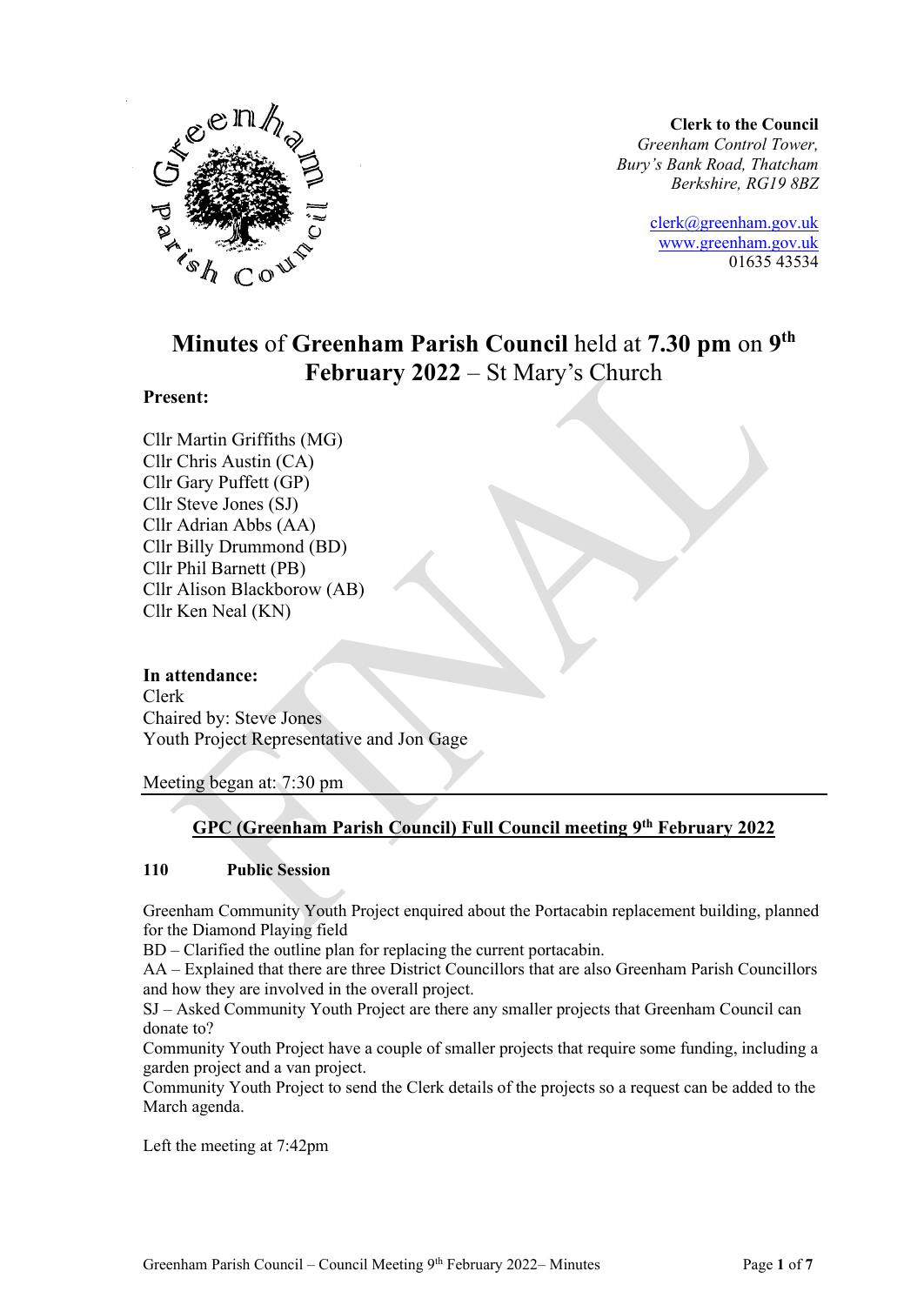Cllr Julian Swift-Hook (JSH) Cllr Sally-Ann Jay (SAJ) Cllr Tony Vickers (TV)

### **112 Declarations of Interest, Statements of Position and Dispensations**

*To receive any Declarations of Interest and Statements of Position by Councillors.* 

AA - Member of West Berkshire District Council (Wash Common Ward), Shadow Executive Member for the Environment, Western Area Planning Committee, Environmental Advisory Group, Licensing Committee, Personnel Committee, Planning (Sub), Governance and Ethics Committee (Sub). Trustee for Stroke Care Newbury & West Berkshire. Director of TEEC

CA – Greenham and Crookham Common Commissioner, Commoner

KN – Vice Chair GCCC, Commoner, Grazier, Building Design and Environmental Consultant

SJ – Greenham Parish Council representative for Greenham Control Tower

BD – Trustee of Greenham and Common Trust

|  | 113 | <b>Approval of Minutes</b> |
|--|-----|----------------------------|
|--|-----|----------------------------|

a. **To approve** minutes of GPC Meeting held on 12<sup>th</sup> January 2022

### **Proposed:** SJ

# **Seconded:** GP

# **Abstentions:** 2

### **Against:** None

**Resolved:** To approve the Minutes of the Greenham Parish Council Meeting held on 12<sup>th</sup> January 2022

### **114 Chairman's Report**

Report and other matters not on the agenda (for information only)

Nothing to report

### **115 Clerk's Report**

Report, matters arising, other correspondence not on the agenda (for information only)

Updated Councillors regarding new playground equipment and relayed a thank you email from Peace programme

Clerk reported an update on new playground equipment for the playground near Mandarin Drive.

Equine Way and Bowdown woods Dog waste bins are full, plus bins on Greenham Common are also full

Clerk to contact firm to start emptying dog waste bins within Greenham

### **116 Finance**

**a) To approve** February 2022 GPC payments

**Proposed:** SJ **Seconded:** BD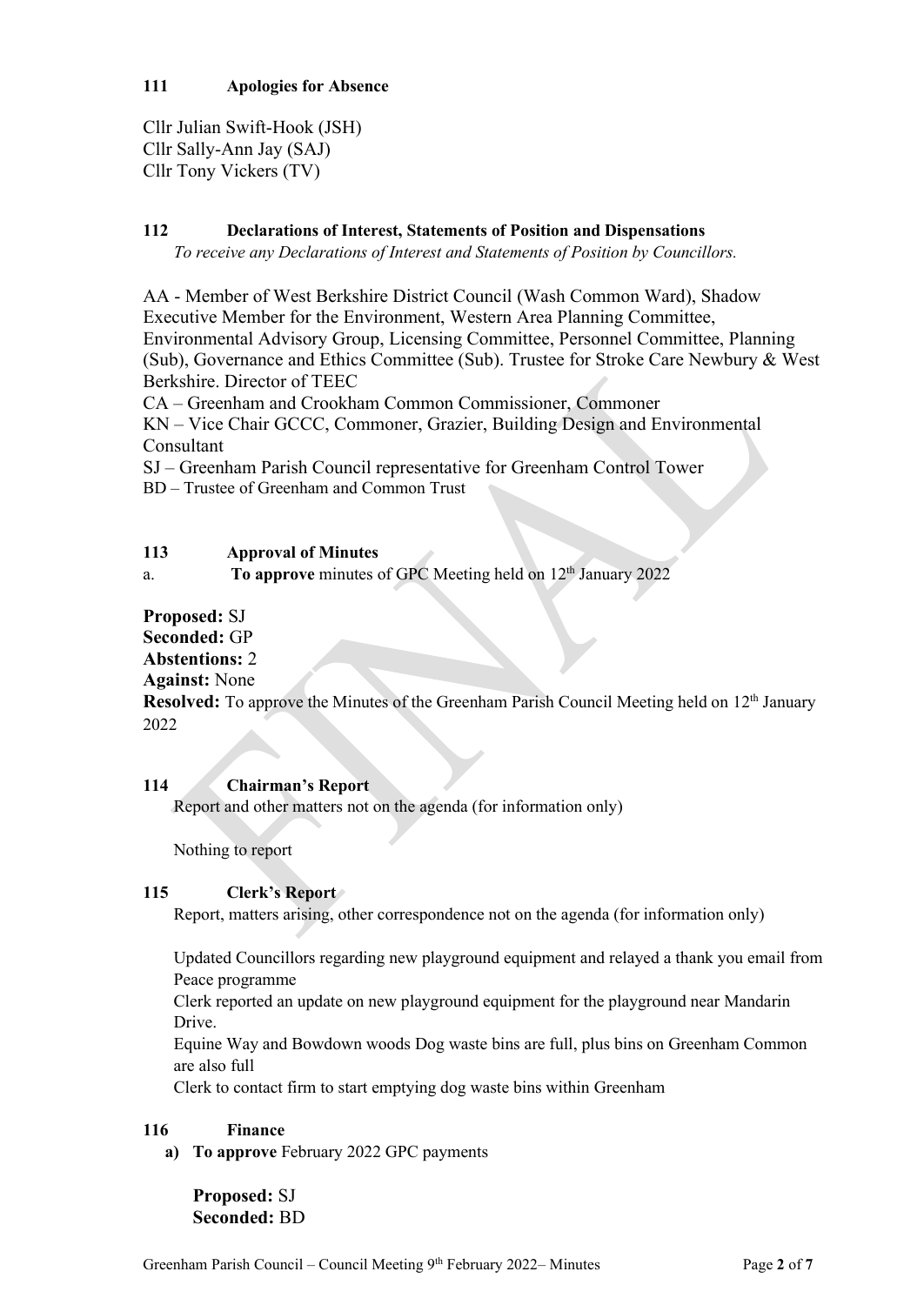### **Abstentions:** None **Against:** None **Resolved:** To (unanimously) approve February 2022 GPC payments

|                                               | <b>Schedule of Cheque and Bank Payments</b>           |                                                    |               |        |  |
|-----------------------------------------------|-------------------------------------------------------|----------------------------------------------------|---------------|--------|--|
|                                               |                                                       |                                                    |               |        |  |
| 09 February 2022                              |                                                       |                                                    |               |        |  |
|                                               |                                                       |                                                    |               |        |  |
|                                               | 1. Cheque payments - GPC Current Account (Metro Bank) |                                                    |               |        |  |
| <b>Inv Date</b>                               | Inv No / Trans Ref                                    | Payee                                              | <b>Amount</b> | Chg No |  |
| 31/01/2022                                    | Salary top Up cheque - January                        | Lisa Blake                                         | 2.53          | 800206 |  |
| 31/01/2022                                    | Payroll Services - month 10, Inv 1727                 | <b>SME Accounting Services</b>                     | 12.00         | 800207 |  |
| 31/01/2022                                    | Tax and NI payment - Month 10                         | <b>HMRC</b>                                        | 505.92        | 800208 |  |
| 31/01/2022                                    | Pension - Month 10                                    | <b>Berkshire Pension Fund</b>                      | 615.42        | 800209 |  |
| 26/01/2022                                    | Room Rent - Inv 58                                    | <b>Greenham Control Tower</b>                      | 300           | 800210 |  |
| 02/02/2022                                    | <b>Energy Audit Report Inv IB0152GRE</b>              | <b>Expert Energy</b>                               | 995           | 800211 |  |
|                                               |                                                       |                                                    |               |        |  |
|                                               |                                                       |                                                    |               |        |  |
|                                               |                                                       |                                                    |               |        |  |
|                                               |                                                       |                                                    |               |        |  |
|                                               |                                                       |                                                    |               |        |  |
| Sub-Total GPC Current Account actual payments |                                                       |                                                    | £2,430.87     |        |  |
|                                               |                                                       |                                                    |               |        |  |
|                                               |                                                       |                                                    |               |        |  |
|                                               | 2. Bank Payments - GPC Current Account (Metro Bank)   |                                                    |               |        |  |
| <b>Trans Date</b>                             | <b>Trans Ref</b>                                      | Payee                                              | <b>Amount</b> | Trans  |  |
| 15/01/2022                                    | Salary - Month 10                                     | Lisa Blake - Clerk                                 | 1,591.00      | SO.    |  |
| 23/01/2022                                    | Telephone bill - GP00592130 0013 (January)            | <b>BT</b>                                          | 36.72         | DD     |  |
|                                               | Electricity bill:                                     |                                                    |               |        |  |
| 02/02/2022                                    | 391803570 / 0028                                      | <b>SSE</b>                                         | 10.59         | DD     |  |
|                                               |                                                       |                                                    |               |        |  |
|                                               |                                                       |                                                    |               |        |  |
|                                               |                                                       |                                                    |               |        |  |
|                                               |                                                       | <b>Sub-total GPC Current Account Bank Payments</b> | £1,638.31     |        |  |

- **b) To approve** GPC Reconciliation statements 1st January 2022 **Proposed:** SJ **Seconded:** AA **Abstentions:** None **Against:** None **Resolved:** To unanimously approve GPC Reconciliation statements 1st January 2022
- **c) To approve** Meeting dates for FY 2022 23 **Proposed:** SJ **Seconded:** GP **Abstentions:** None **Against:** None

 $\overline{\mathcal{A}}$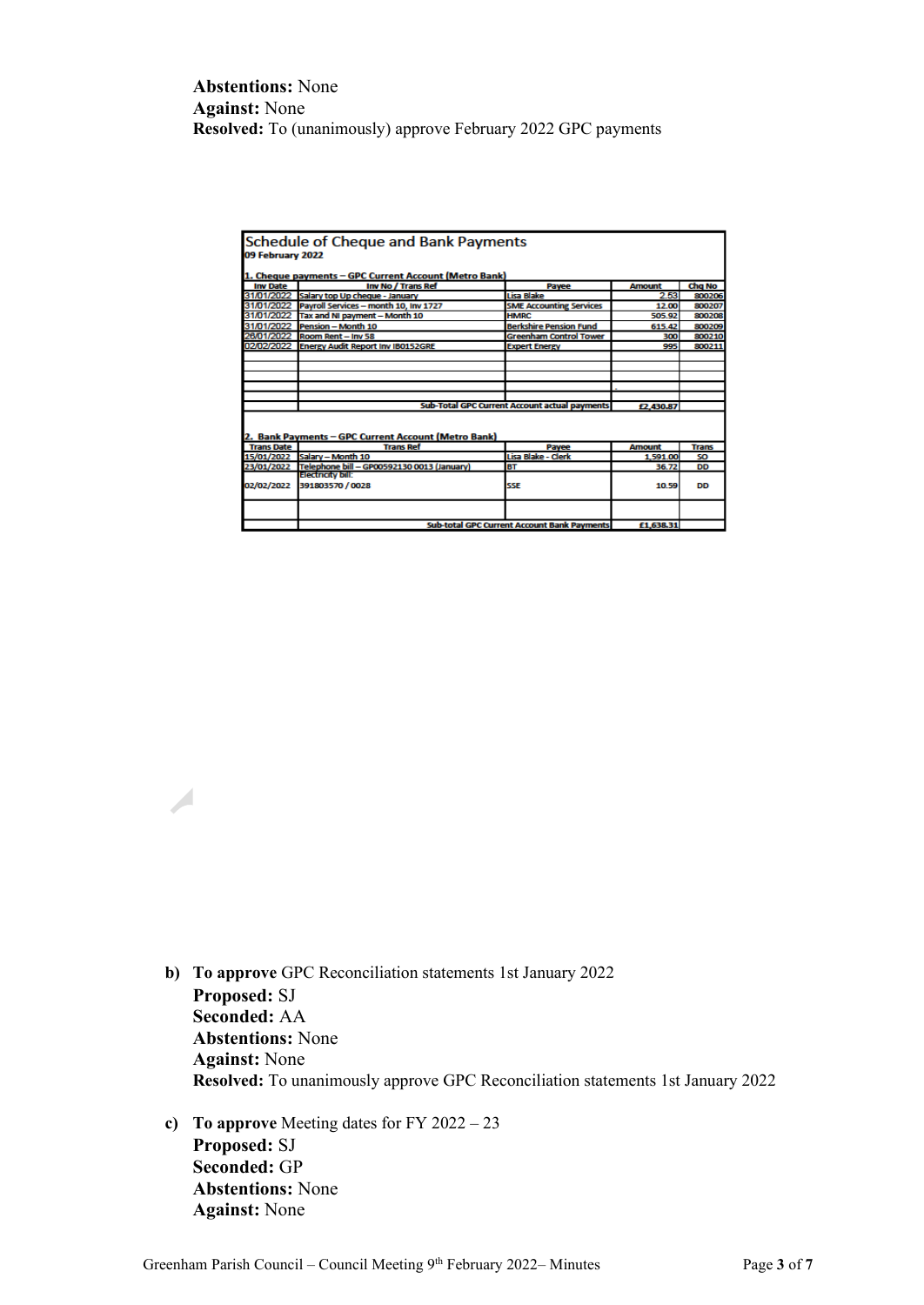**Resolved:** To unanimously approve Meeting dates for FY 2022 – 23

**d) To approve** GPC Council tax leaflet

**Proposed:** AA **Seconded:** GP **Abstentions:** None **Against:** None **Resolved:** To unanimously approve GPC Council tax leaflet

Clerk to send the leaflet to the printers and then to be forwarded to West Berkshire's distribution depot in Basingstoke

**e) To consider** approving an amount of not more than £250 to purchase two plaques for Cherry trees planted within the Parish in honour of people lost to Covid AA – Does not support the plaques

GP – Supports the installation of plaques near the newly planted trees.

**Proposed:** GP **Seconded:** BD **Abstentions:** One **Against:** None **Resolved:** To approve an amount of not more than £250 to purchase two plaques for Cherry trees planted within the Parish in honour of people lost to Covid

**f) To consider** funding a referendum for a Community Governance Review at a cost of no more than £2,500

Clerk to clarify when a referendum has to take place. Clerk to speak to TV and this item will be moved to the March agenda.

**g) To approve** upgrading the GPC Metro Bank to a Commercial Banking account, to enable online payments at a cost of £25 a month

**Proposed:** MG **Seconded:** GP **Abstentions:** None **Against:** None **Resolved:** To unanimously approve upgrading the GPC Metro Bank to a Commercial Banking account, to enable online payments at a cost of £25 a month

**h) To approve** installation of a defib at the Diamond Playing field **Proposed:** AB **Seconded:** MG **Abstentions:** None **Against:** None **Resolved:** To unanimously approve installation of a defib at the Diamond Playing field

Clerk to confirm this location with West Berkshire Council AA would like a press release to publicise this Defibrillator and dog bin emptying

### **117 Planning and Highways**

a. **To Consider** any Planning Applications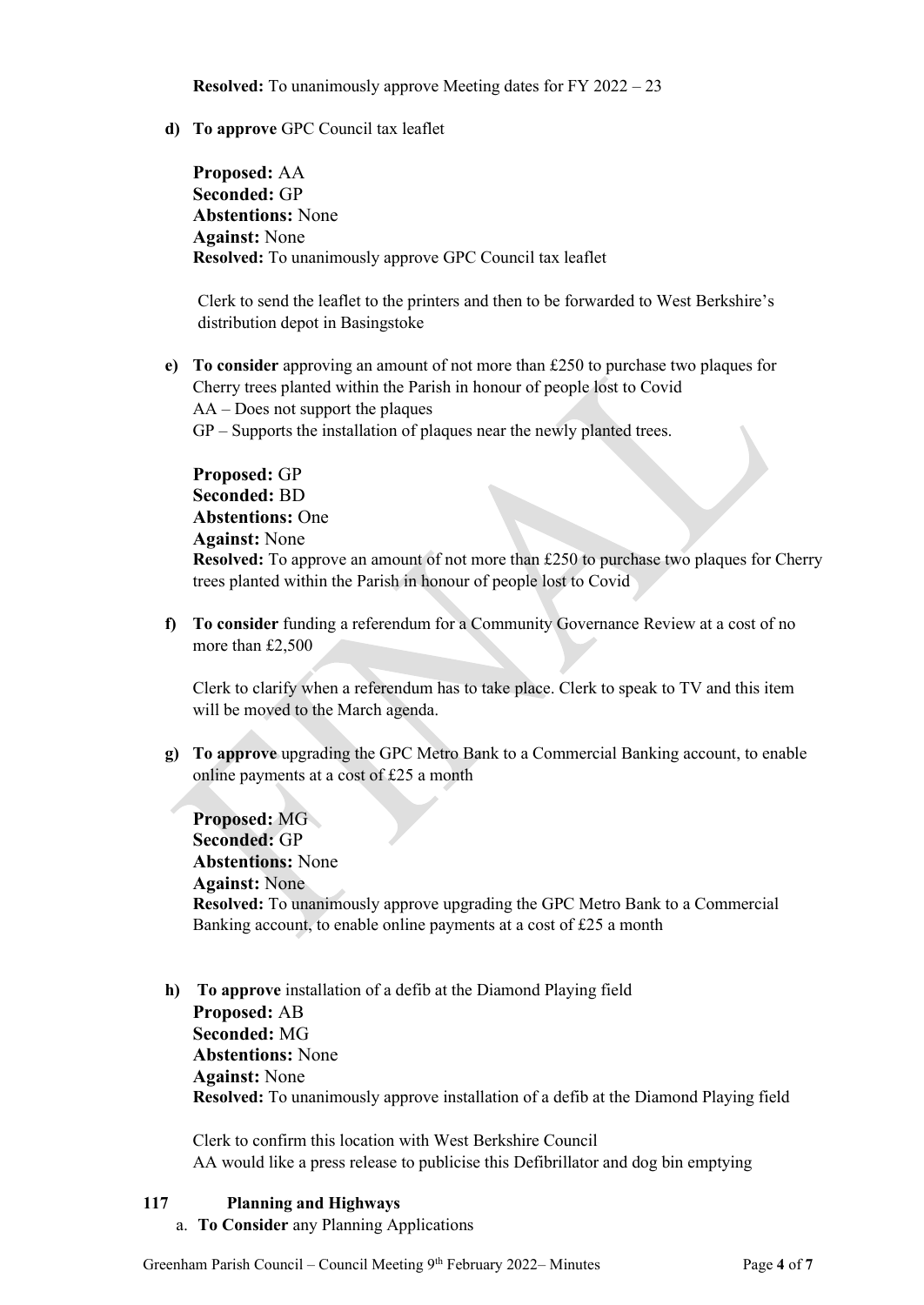| Suites 23 - 26         | Retrospective: change of use      | 22/00021/FUL             |
|------------------------|-----------------------------------|--------------------------|
| 169 Greenham Business  | from $B1$ (class E) to class $D2$ |                          |
| Park                   |                                   | <b>Proposed: SJ</b>      |
| Greenham               |                                   | <b>Seconded: KN</b>      |
| Thatcham               |                                   | <b>Abstentions: None</b> |
| West Berkshire         |                                   | <b>Against:</b> None     |
| <b>RG19 6HN</b>        |                                   | Resolved: To approve no  |
|                        |                                   | objection                |
| <b>Stacey Williams</b> |                                   |                          |
|                        |                                   |                          |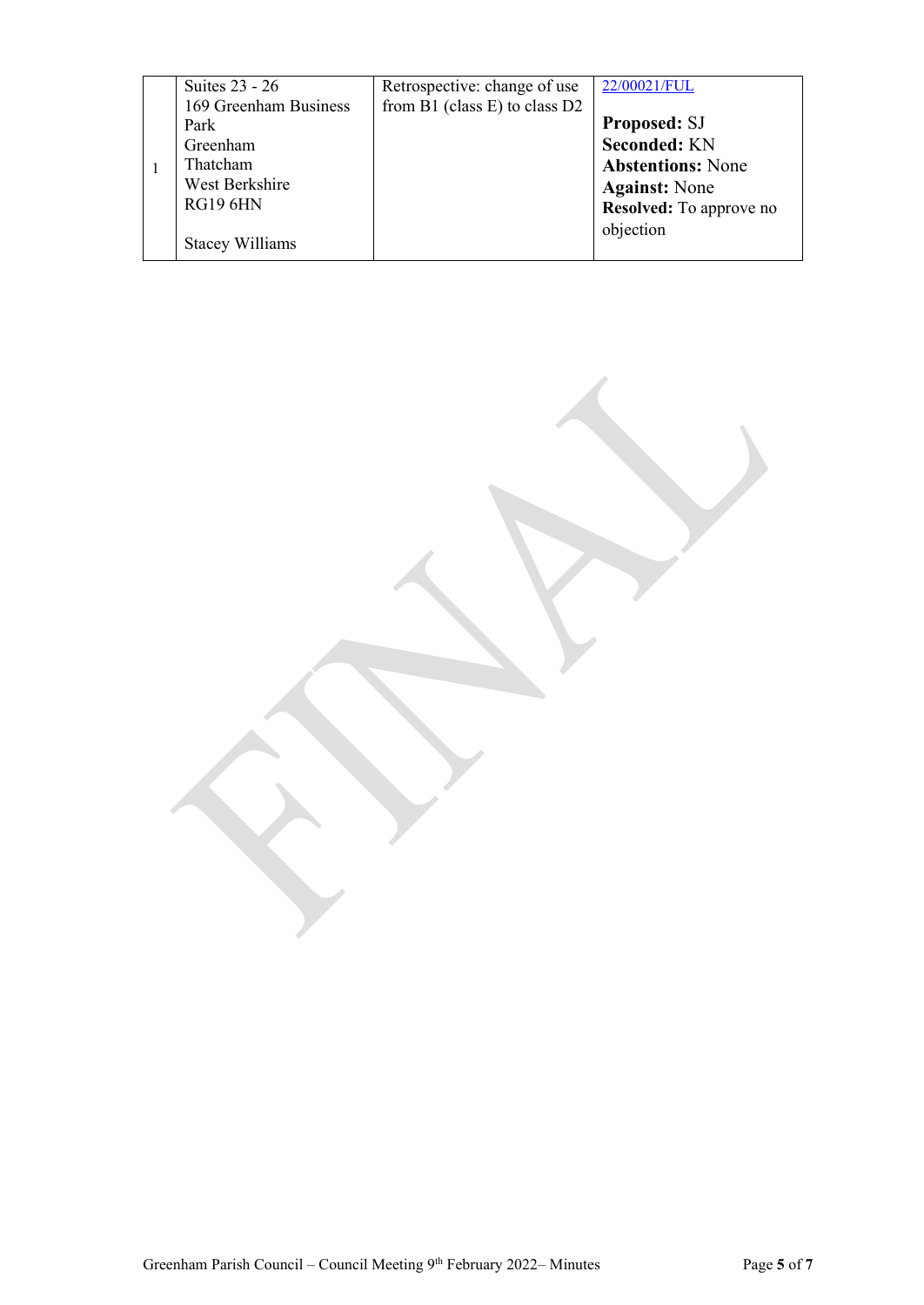|                | Land East Of Newbury<br>College Monks Lane<br>Newbury West Berkshire<br><b>RG14 7TD</b> | Hybrid application $-$ shop, care<br>home-would like GPC to ask<br>that this application has an<br>requirement added so the<br>applicant will provide a footpath<br>down the west side of the<br>A339 between the roundabout<br>and the new junction with<br>Highcopse Way | 21/03194/OUTMAJ<br>Proposed: SJ<br><b>Seconded: KN</b><br><b>Abstentions: BD</b><br><b>Against:</b> None<br>Resolved: To object based<br>on AA suggestions,<br>awaiting the report from<br>Highways and objection<br>based on not achieving the<br>required BREEAM<br>excellent needed by West<br>Berkshire CS15 |
|----------------|-----------------------------------------------------------------------------------------|----------------------------------------------------------------------------------------------------------------------------------------------------------------------------------------------------------------------------------------------------------------------------|------------------------------------------------------------------------------------------------------------------------------------------------------------------------------------------------------------------------------------------------------------------------------------------------------------------|
|                |                                                                                         |                                                                                                                                                                                                                                                                            | <b>BREEAM</b> Excellent is a<br>requirement for new major<br>builds as of 2016 according<br>to CS15 - The BREEAM<br>pre assessment indicates<br>only "Very Good" is being<br>targeted<br><b>CS15 SCREEN GRAB</b>                                                                                                 |
| $\overline{2}$ |                                                                                         |                                                                                                                                                                                                                                                                            | The Parish councillors<br>cannot see any attempt at<br>using ground source, air<br>source or solar to mitigate<br>the CO emissions caused<br>by the build so that<br><b>BREEAM</b> Excellent is<br>achieved                                                                                                      |
|                |                                                                                         |                                                                                                                                                                                                                                                                            | Highways response is<br>missing on the portal and<br>the transport assessment<br>provided clearly does not<br>take the Bloor homes<br>Sandleford traffic into<br>account which will be<br>determined by the Secretary<br>of State this month.                                                                    |
|                |                                                                                         |                                                                                                                                                                                                                                                                            | AA has suggested that this<br>application be called in to<br>Western Area Planning                                                                                                                                                                                                                               |
|                |                                                                                         |                                                                                                                                                                                                                                                                            | AA asked the Clerk to<br>monitor this application<br>$KN - If the application is$<br>approved would it be<br>possible to append a<br>requirement for a footpath<br>and cycle path on the<br>western side of the A339<br>between Pinchington lane<br>and High Copse Way                                           |